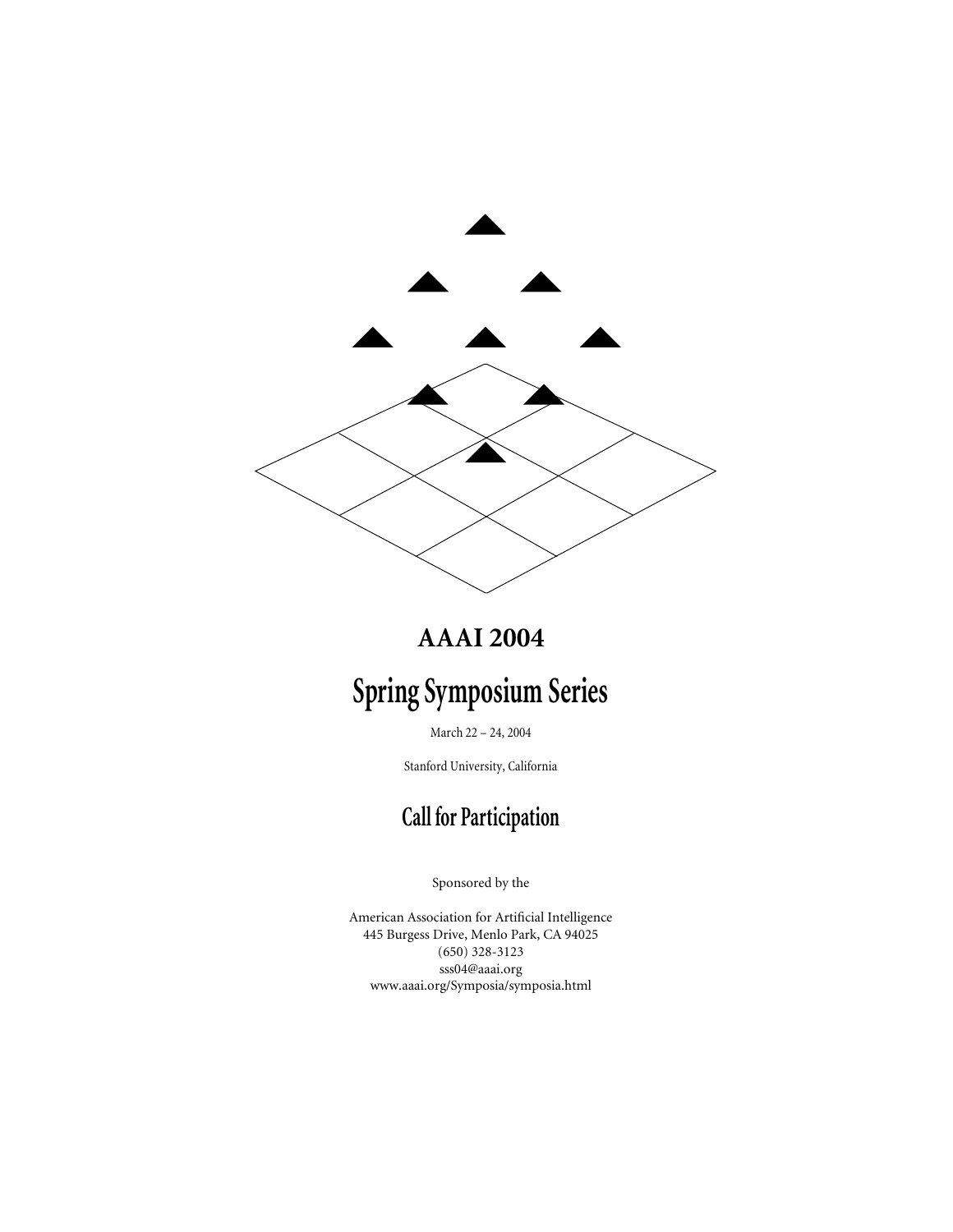The American Association for Artificial Intelligence, in cooperation with Stanford University's Computer Science Department, is pleased to present its 2004 Spring Symposium Series, to be held Monday through Wednesday, March 22-24, 2004 at Stanford University in Stanford, California. The topics of the eight symposia in this symposium series are:

- Accessible Hands-on Artificial Intelligence and Robotics Education
- Architectures for Modeling Emotion: Cross-Disciplinary Foundations
- Bridging the Multi-agent and Multi-robotic Research Gap
- Exploring Attitude and Affect in Text: Theories and Applications
- Interaction between Humans and Autonomous Systems over Extended Operation
- Knowledge Representation and Ontology for Autonomous Systems
- Language Learning: An Interdisciplinary Perspective
- Semantic Web Services

An informal reception will be held on Monday, March 22. A general plenary session, in which the highlights of each symposium will be presented, will be held on Tuesday, March 23.

Symposia will be limited to between forty and sixty participants. Each participant will be expected to attend a single symposium. Working notes or AAAI technical reports will be prepared and distributed to participants in each symposium. In addition to invited participants, a limited number of interested parties will be able to register in each symposium on a first-come, first-served basis. Registration information will be available in December. To obtain registration information, write to:

■ AAAI Spring Symposium Series 445 Burgess Drive Menlo Park, CA 94025-3442 USA Voice: 650-328-3123 Fax: 650-321-4457 sss04@aaai.org www.aaai.org/Symposia/symposia.html

#### **Submission Dates**

- Submissions for the symposia are due on October 3, 2003
- Notification of acceptance will be given by November 7, 2003
- Material to be included in the working notes or technical report of the symposium must be received by January 30, 2004.

Please see the appropriate section in each symposium description for specific submission requirements.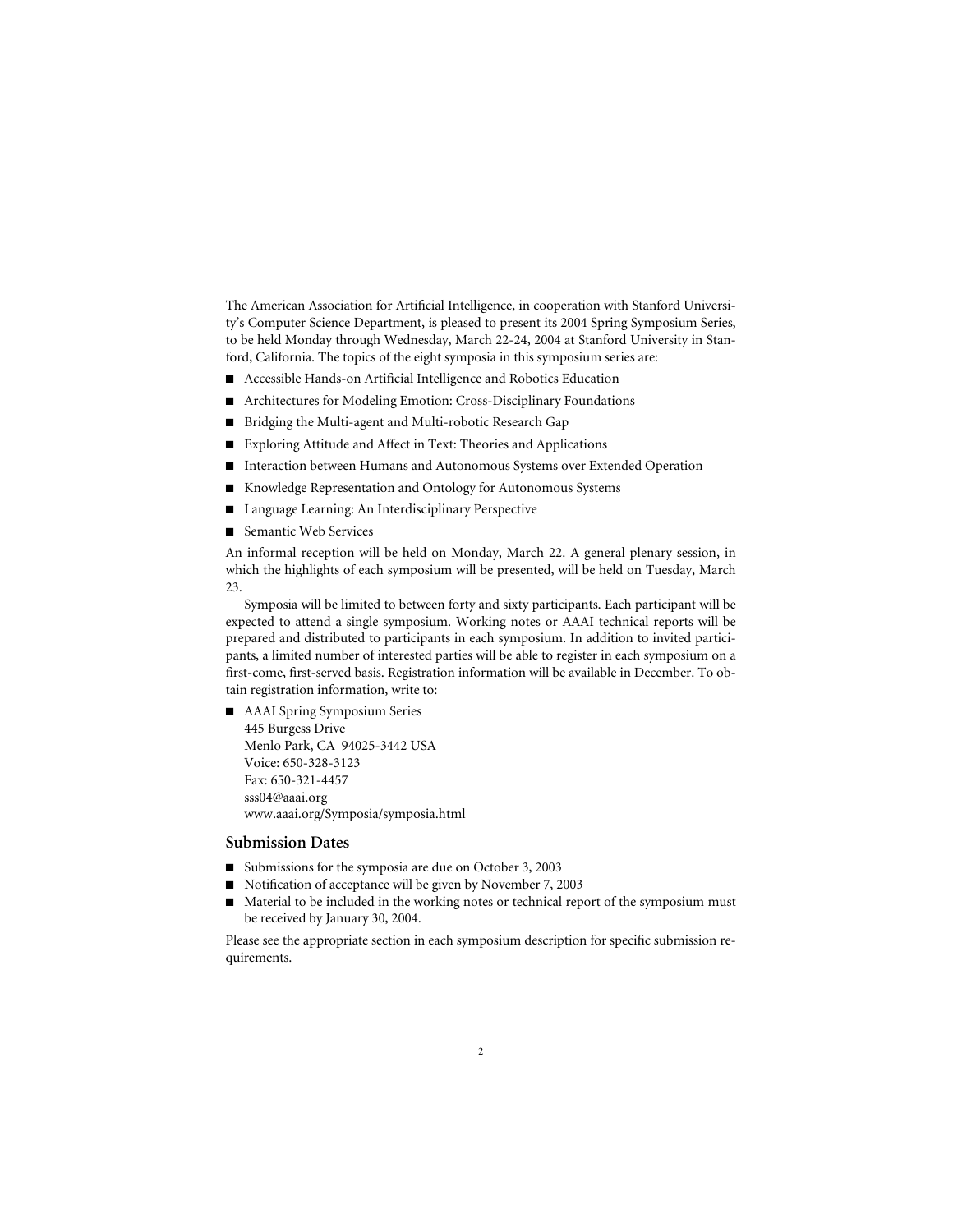## **Accessible Hands-on Artificial Intelligence and Robotics Education**

While robot platforms have played a role in artificial intelligence and robotics education for over 30 years, the cost and size of these platforms have limited their reach. Recently, low-cost robot platforms have matured sufficiently to become a standard tool for teaching AI and robotics to advanced undergraduate and beginning graduate students. Furthermore, the accessibility of low-cost platforms introduces the exciting prospect of expanding artificial intelligence and robotics educational opportunities outside the classroom, including non-traditional venues such as museums.

Incorporating hands-on exercises into classroom and public venues excites students and provides insights that are difficult to achieve otherwise. Unfortunately, it is extremely time-consuming to build and manage a course that includes hands-on robotics. The AI community will benefit from (1) an organized set of tested, refined laboratory exercises and (2) the insights of educators who have successfully designed and run such labs.

The purpose of this symposium is to gather instructional material and experiences in a form that can be directly used to build artificial intelligence curricula with hands-on robotics exercises. These materials may be further extended to engage the public. We are especially interested in contributions that provide (1) step-by-step instructions for using low-cost platforms to teach individual artificial intelligence topics; (2) detailed descriptions of low-cost platforms and first-hand classroom experiences with them; and/or (3) discussions of curricular development and the educational impact of inexpensive hardware within AI-related courses. Examples of the level of possible step-by-step hands-on AI and robotics topics include particle filtering, neural network learning and inference, and Bayesian network learning and inference. Example educational papers include ways to approach and evaluate hands-on AI education; the use of newer low-cost robotic platforms; the future of low-cost platforms; and the embedding of hands-on learning in nontraditional venues. Other topics not included in these examples are also welcome.

The symposium will include demonstrations of step-by-step robot exercises and video demonstrations of example robotics projects. Panel sessions will explore how to build a lab-based AI curriculum, and how to balance theoretical and hands-on material to achieve educational goals without overwhelming the students or instructor.

#### **Submission Information**

Submissions should be 2-6 pages in length. Step-by-step lab exercises should include: educational objectives, background material, description of hardware and software required, step-by-step instructions (including pictures and other media), and how to evaluate results. Please e-mail submissions to lgreenwa@cs.drexel.edu. For more information visit http://itcsl.cs.drexel.edu/ss2004.

#### **Organizing Committee**

Lloyd Greenwald, Drexel University (lgreenwa@cs.drexel.edu); Zachary Dodds, Harvey Mudd College (dodds@cs.hmc.edu); Ayanna Howard, Jet Propulsion Laboratory (howard@helios. jpl.nasa.gov); Sheila Tejada, University of New Orleans (sheila@cs.uno.edu); Jerry Weinberg, Southern Illinois University at Edwardsville (jweinbe@siue.edu).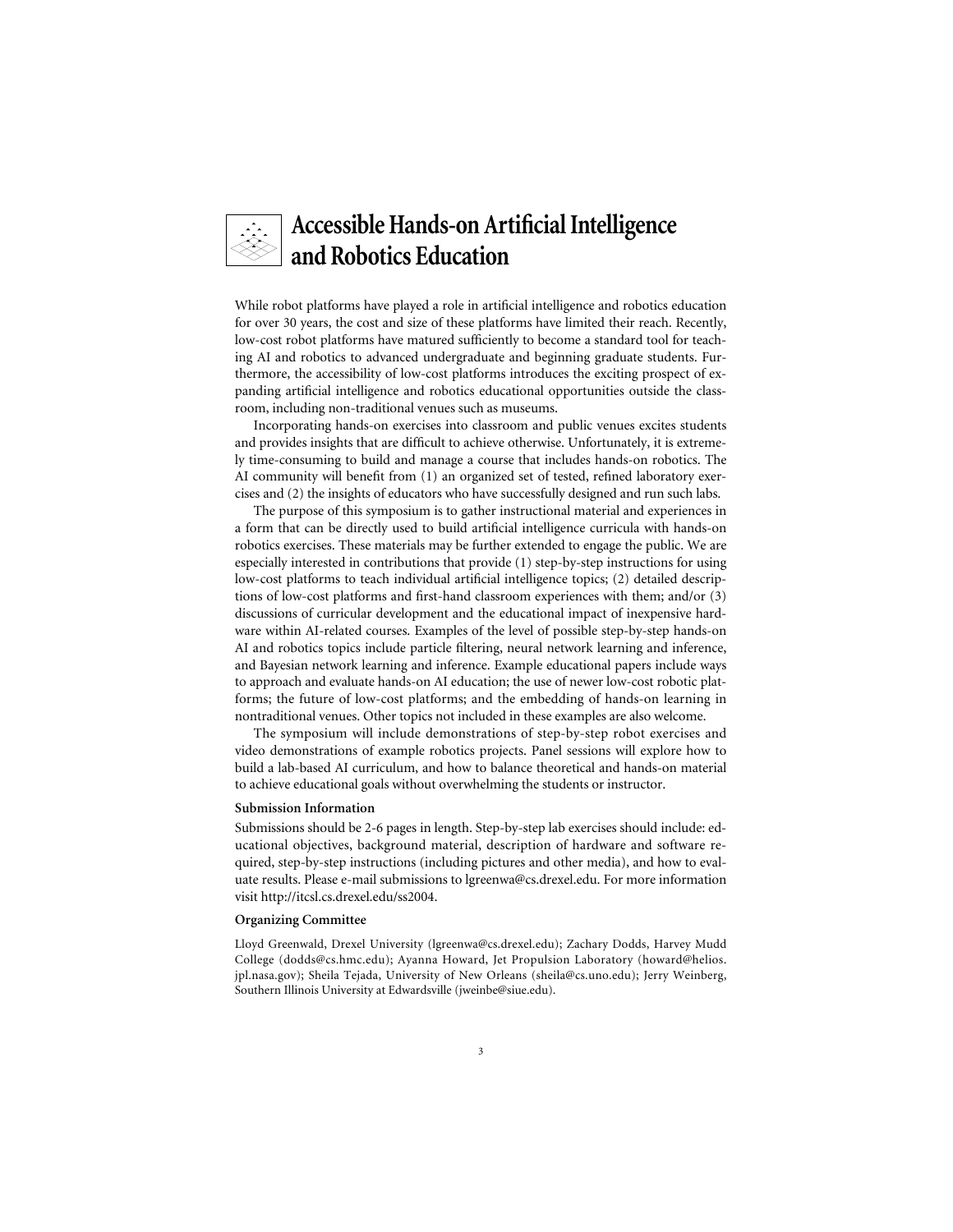# **Architectures for Modeling Emotion: Cross-Disciplinary Foundations**

Recent years have witnessed increased interest in modeling emotion within cognitive and behavior-based (software and robotic) agent architectures and cognitive models of human behavior. This interest results in part from advances in agent technology, cognitive neuroscience, and emotion research that make such models possible, and in part from maturing applications that require, or benefit from, the inclusion of emotion-related aspects. This surge of interest has led to a number of emotion-based architectures and applications. However, this work is often carried in an ad hoc manner since, due to the short history of the field and the lack of appropriate frameworks for common reflection, there is a still very limited understanding of the mechanisms underlying such architectures, and of standards for a sound validation practice.

The objective of this symposium is to provide a discussion forum focusing on the ways in which neuroscience and psychology findings can motivate and inform the design of emotion models and architectures, constrain specific mechanisms and processes within these models, serve as a source of data for model and architecture validation, and benefit from the feedback provided by computational models and tools. In particular, we will solicit review and state-of-the-art contributions and will focus on two issues not contemplated in previous symposia and workshops: *validation of emotion models and architectures,* and relevance of recent findings from a*ffective neuroscience research,* in addition to existing research in psychology. We thus propose to bring together researchers from a variety of backgrounds, in particular: computer science, AI, robotics, neuroscience, cognitive science, and psychology.

To support the above objectives, we propose a focused and highly interactive symposium consisting of working groups, moderated panels, invited keynote addresses, poster and demo sessions, and general discussion sessions. Specific research questions and topics we propose to address include (but are not limited to) the following:

(1) *levels of model granularity:* possible alternatives, their relevance and applicability, etc.;

(2) *availability, adequacy and usability of empirical data:* data required to generate and validate models at different levels of granularity, and to support empirically motivated design and implementation choices;

(3) *model and architecture design and development:* advantages/disadvantages and uses of different design approaches; adequacy of different psychological/neuroscience theories, computational methods and representational formalisms for different types of architectures, components, and levels of granularity, etc.; and

(4) *model and architecture validation:* validation criteria and metrics for different levels of granularity, architectures, and phenomena modeled; suitable ways of coupling computational modeling and empirical research approaches for the purposes of data generation and hypothesis validation, etc.

#### **Submission Information**

Potential participants should submit an extended abstract (1,500 to 2,500 words). Contributions should describe work in progress, completed work, positions, or give insight into the current state or perspectives of research in architectures for emotion modeling.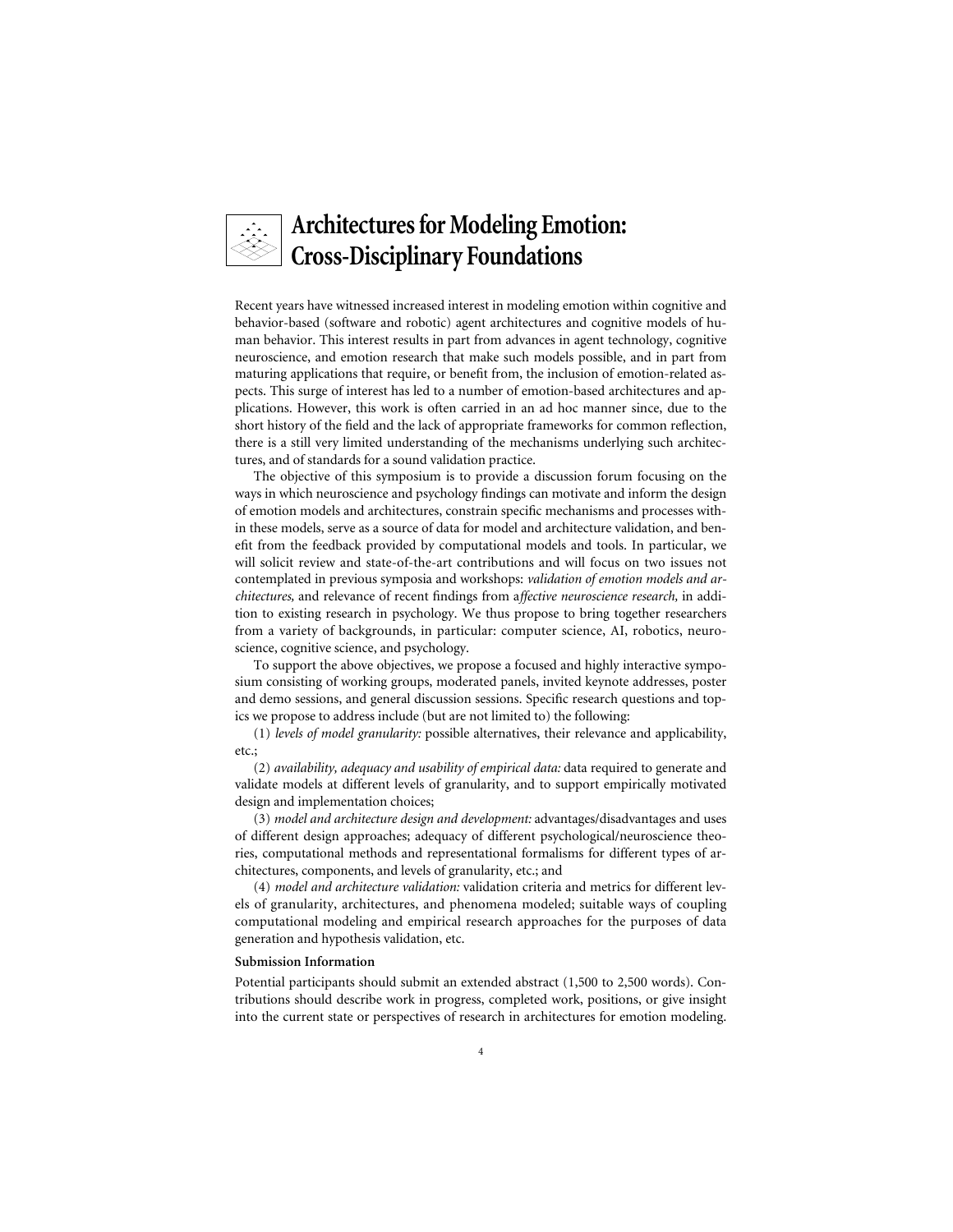Contributions should be sent by e-mail (ASCII, attached PDF or PostScript files) to both cochairs, Eva Hudlicka (evahud@earthlink.net) and Lola Canamero (L.Canamero@herts.ac.uk). For additional information about the symposium, and specific requirements for submission, see: http://homepages.feis.herts.ac.uk/ ~comqlc/ame04.

#### **Organizing Committee**

Eva Hudlicka, Psychometrix Associates, USA (chair); Lola Cañamero, University of Hertfordshire, UK (chair); Cynthia Breazeal, MIT, USA; Jean-Marc Fellous, The Salk Institute, USA; Joseph LeDoux, NYU, USA; Jonathan Gratch, USC-ICT, USA; Christine Lisetti, University of Central Florida, USA; Gerry Matthews, University of Cincinnati, USA; Paolo Petta, ÖFAI, Austria; Fiorella de Rosis, University of Bari, Italy; Craig Smith, Vanderbilt University, USA.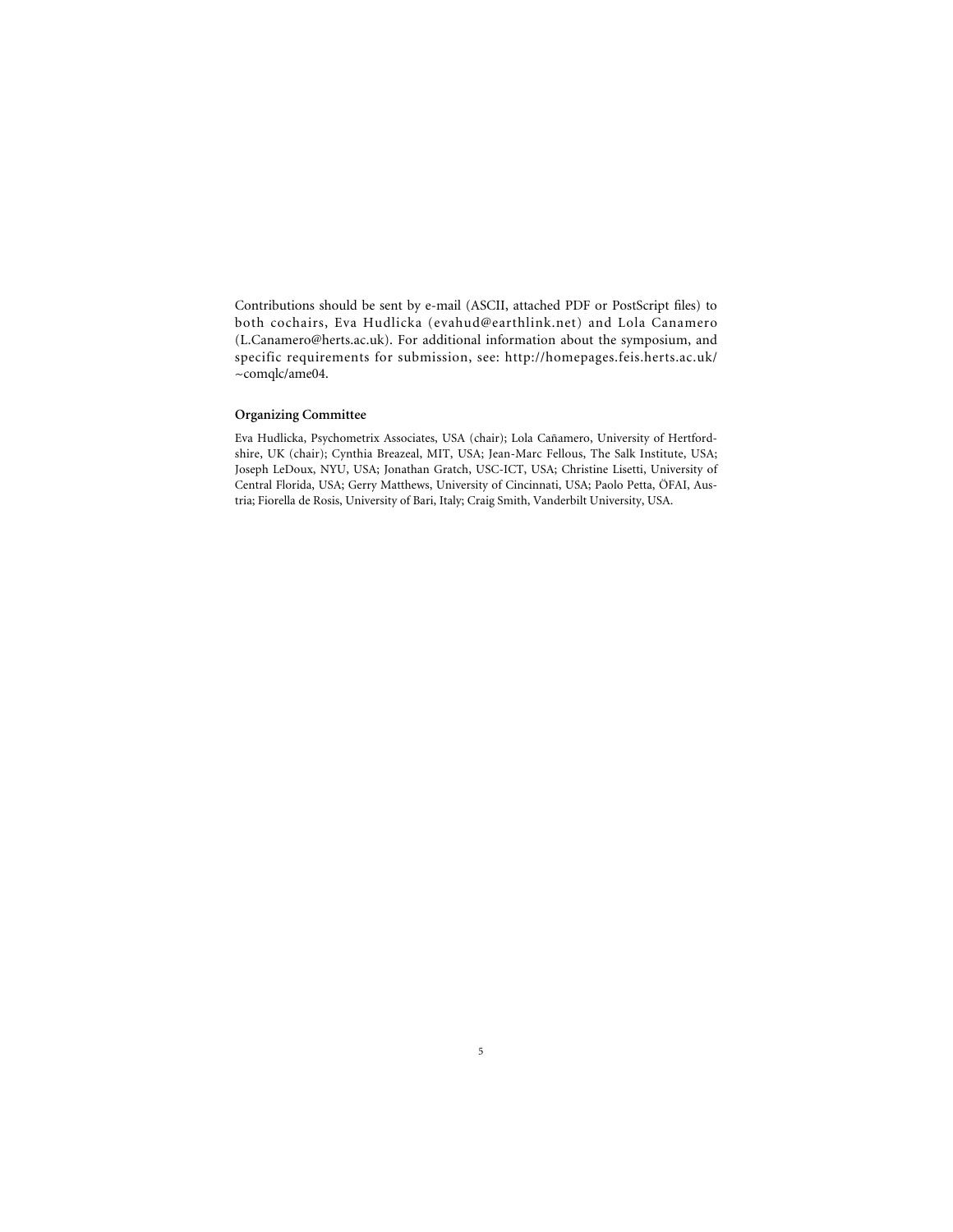

Research in multiagent systems (MAS) can be loosely characterized as the study of complex systems whose behavior can profitably be analyzed in terms of interactions between collections of elements individuated along a process-centered, or agent, dimension. Agent interactions originate from concerns over either the common good or the individual interests of agents. Within the MAS paradigm, a central area of study involves the development of algorithms through which agents can effectively coordinate their behavior. Similarly, a large segment of the multi-robotic systems (MRS) community is concerned with the development of robotic platforms that can work together in a coordinated fashion. At the surface, therefore, it would seem that considerable common ground should exist between the two endeavors so that much could be gained through joint research efforts. However, research in MRS has pursued specialized methods toward solving the coordination problem. Such a state of affairs, however, is neither healthy nor likely to be productive. The danger for MRS is that advances made in the MAS arena may unnecessarily be duplicated in the MRS world; the danger for the MAS community is that novel and important approaches put forward in MRS might be overlooked or that MRS as a domain for motivating MAS research might become marginalized. The goal of this symposium is to bring together researchers from these two fields in an effort to explore those areas that can benefit from joint research efforts.

This symposium will be organized around a set of challenge problems, posed by representatives of both the MRS and MAS groups, together with a collection of accepted papers. At the symposium, each group will present suggested solutions to the challenge problems; the problems and approaches will be discussed in a set of panels. A joint session will also be organized with the symposium on Interaction between Humans and Autonomous Systems over Extended Operation.

#### **Submission Information**

Please send either a full paper (a maximum of 6 pages according to the format guidelines at www.aaai.org/Symposia/symposia.html) for presentation or an abstract including relevant research to ortiz@ai.sri.com. Submissions can be either PostScript or PDF files.

#### **Organizing Committee**

Charlie Ortiz, SRI (chair); Lynne Parker, University of Tennessee; Gaurav Sukhatme, USC; and Milind Tambe, USC.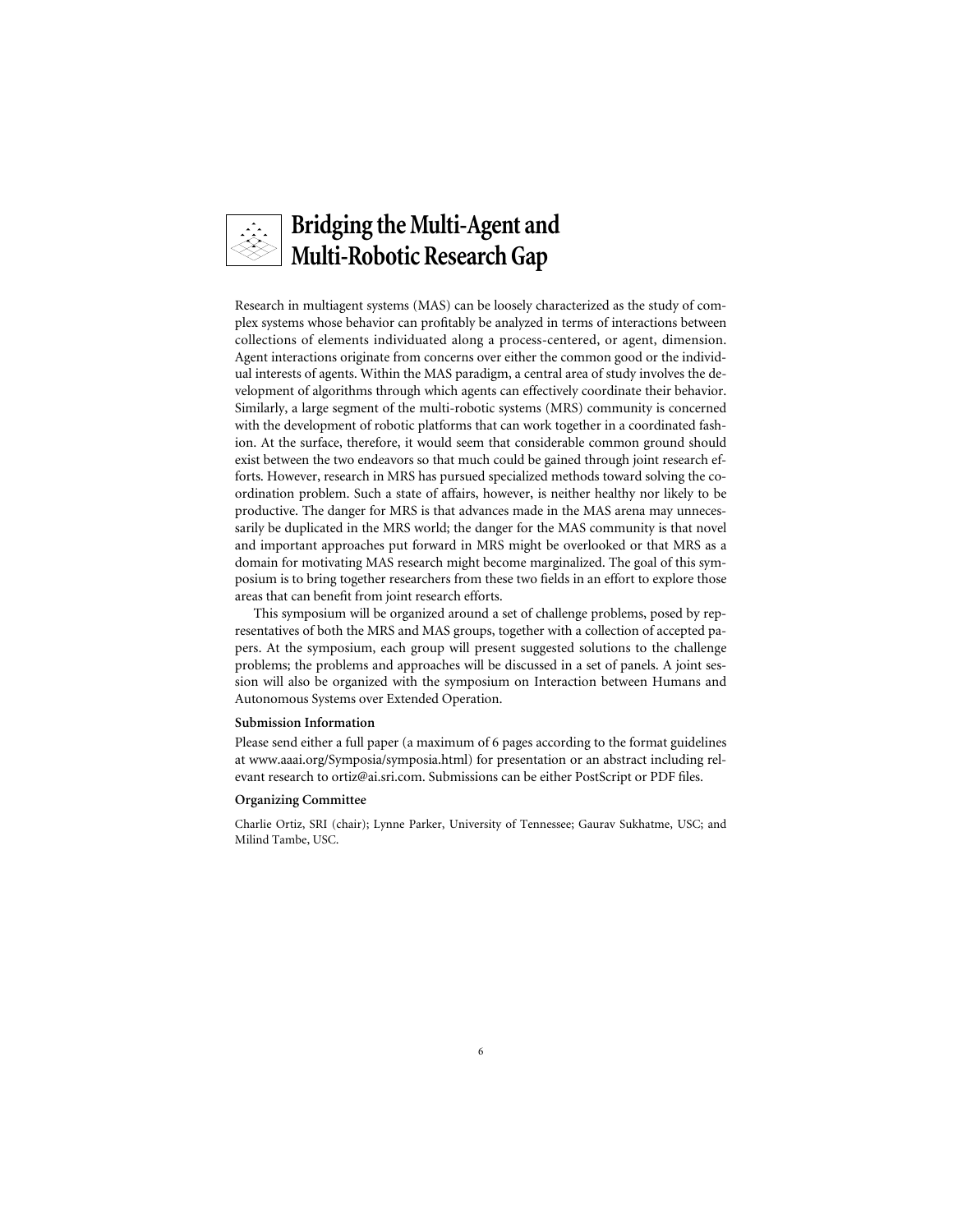# **Exploring Attitude and Affect in Text: Theories and Applications**

Human language technology systems have typically focused on the factual aspect of content analysis. Other aspects, including pragmatics, point of view, and style, have received much less attention. However, to achieve an adequate understanding of a text, these aspects cannot be ignored.

In this symposium, we address computer-based analysis of point of view. Our goal is to bring together people from academia, government, and industry to explore annotation, modeling, mining, and classification of opinion, subjectivity, attitude, and affect in text, across a range of text management applications.

The symposium therefore addresses a rather wide range of issues, from theoretical questions and models, through annotation standards and methods, to algorithms for recognizing, clustering, characterizing, and displaying attitudes and affect in text. Despite growing interest in this area, with papers recently published in major conferences and new corpora developed, there has never been a workshop or symposium that targets a wide audience of researchers and practitioners on these topics.

We invite contributions on methodological, technical, and application-oriented aspects of this emerging subfield in text processing as follows. *Types and models of subjective information:* opinion, sentiment, point of view; affect, emotion; uncertainty, doubt, and related epistemic qualities. *Annotation:* categorization, and characteristics such as centrality, polarity, intensity; annotation at different levels of granularity; inter-annotator agreement studies; tools for annotation; bootstrapping using machine-learned classifiers. *Resources required for modeling subjectivity:* semantic lexicons; ontologies. *Methods for recognizing and modeling subjectivity:* classification models; identifying subjective / opinionated / affective expressions; contextual disambiguation of potentially subjective expressions; discourse segmentation; clustering techniques; summarization techniques; fusion of points of view. *Methods for displaying and visualizing subjectivity:* clustering techniques; visualization tools. *Evaluation:* as a component technology; as a standalone technology. *Applications:* government applications; opinion and affect question answering systems; affect and opinion retrieval and extraction systems; CRM (customer relation management) system.

#### **Submission Information**

Submissions can be extended abstracts (three pages) or full papers (up to eight pages). PostScript/PDF-submissions in AAAI format should be sent to: EAAT2004@clairvoyancecorp.com. See also www.clairvoyancecorp.com/Research/Workshops/AAAI-EAAT-2004/home.html.

#### **Organizing Committee**

Yan Qu, (cochair), Clairvoyance Corporation; James G. Shanahan, (cochair), Clairvoyance Corporation; Janyce Wiebe, (cochair), University of Pittsburgh; Claire Cardie, Cornell University; Eduard Hovy, USC/Information Sciences Institute; and Elizabeth Liddy, Syracuse University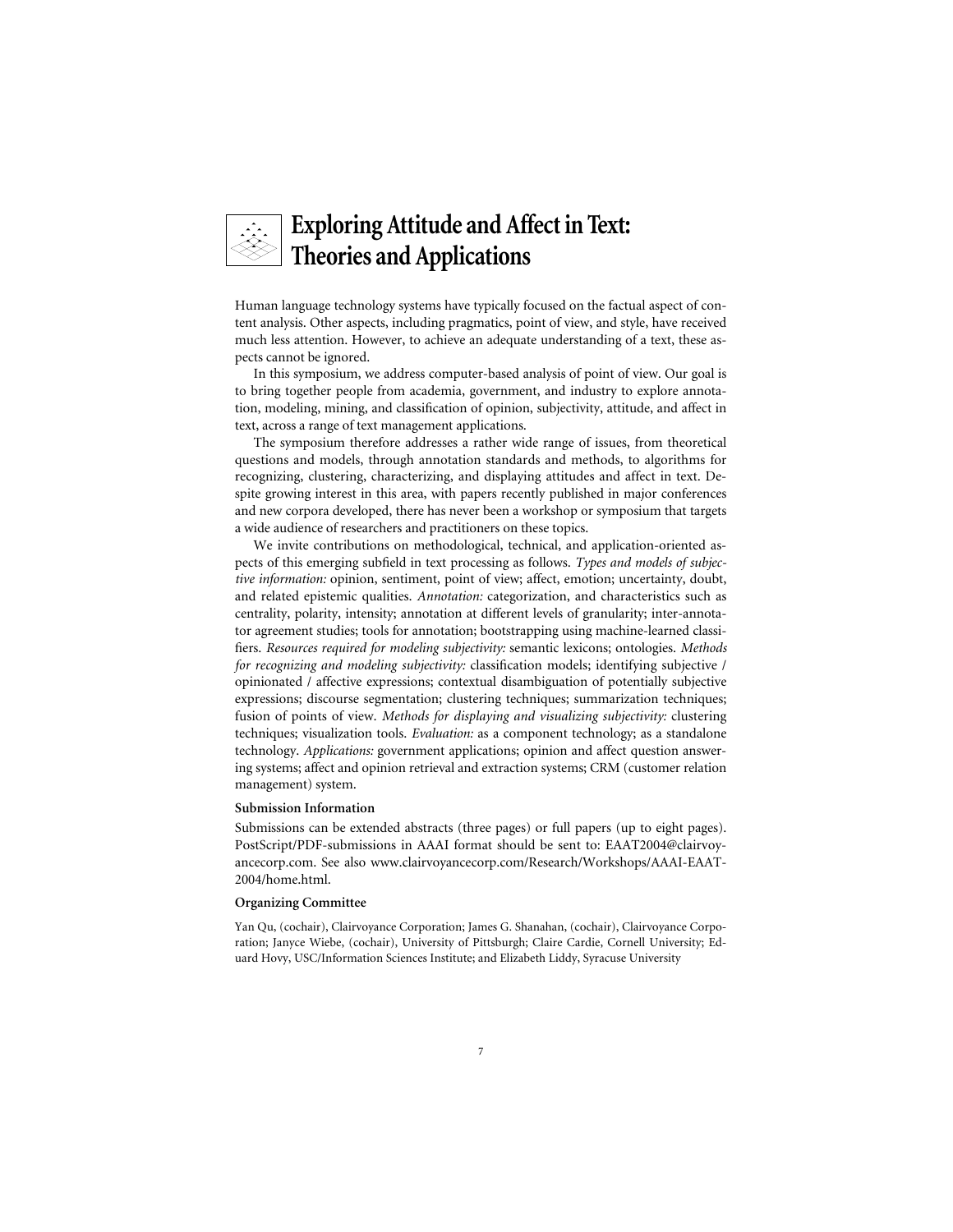

## **Interaction between Humans and Autonomous Systems over Extended Operation**

Autonomous systems are needed to reduce human workload, to increase efficiency, and to perform routine, monotonous, challenging, or dangerous operations for which humans are not cognitively or physically well suited. A key challenge for fielding such systems is supporting effective interaction between humans and these autonomous systems as situations and objectives change over extended operation. As the lifecycle of deployed autonomous systems lengthens, the need to support enhanced capabilities for humaninteraction increases. This symposium will explore possible designs for enhanced capabilities such as human supervisory monitoring, response to unforeseen circumstances, requests for assistance, warnings for safety hazards, degraded performance, or departure from original objectives.

Interaction between humans and autonomous systems for effective extended operations entails balancing the needs to (1) detect and eliminate unproductive, annoying, or harmful interaction, (2) initiate needed interaction, (3) allow for graceful degradation in the absence of desired interactions, (4) produce efficient and meaningful interaction content, and (5) meet coordination and information needs on both sides. In this symposium we will look at designing autonomous systems to address these needs, covering research issues such as adjustable autonomy, learning from past experiences, neglect tolerance, teamwork and human-agent teaming as well as human supervision of agents, coordination among potentially distributed humans and autonomous systems, human-computer interaction (and human-agent / human-robot), visibility into autonomous system state and operations, designs for models in autonomous systems, reprioritizing goals, and accepting and responding to new goals on the fly, and differences in long-term versus short-term autonomous system operation.

The objective of this symposium is to gain insights into design challenges for human interaction by exploring both the similarities and differences across research applications such as control automation, robotics, and software agent-based systems. Presentations from these areas as well as human-computer interaction, psychology, sociology, and cognitive science will be encouraged to provide the best possible crossover of concepts, techniques, and methodologies among disciplines. This symposium continues and extends the topic of the very successful 2003 Spring Symposium on Human Interaction with Autonomous Systems in Complex Environments.

#### **Submission Information**

Potential participants should e-mail a 2-page abstract or 6-page paper to James Gunderson at gunders@acm.org. Papers should focus on the issues of effective interaction between humans and autonomous systems across changing situations and objectives over extended operation. For more information, see www.traclabs.com/~cmartin/sss04/.

#### **Organizing Committee**

James Gunderson, Gunderson and Gunderson, Inc. (cochair) (gunders@acm.org); Cheryl Martin, NASA JSC/Metrica Inc. (cochair) (cmartin@traclabs.com); Henry Hexmoor, Univ. of Arkansas (hexmoor@uark.edu); Alex Meystel, Drexel Univ. (meystel@ece.drexel.edu); Paul Scerri, USC/ISI (scerri@isi.edu); Debra Schreckenghost, NASA JSC/Metrica Inc. (ghost@ieee.org); Alan Schultz, Navy Center for Applied Research in AI (schultz@aic.nrl.navy.mil).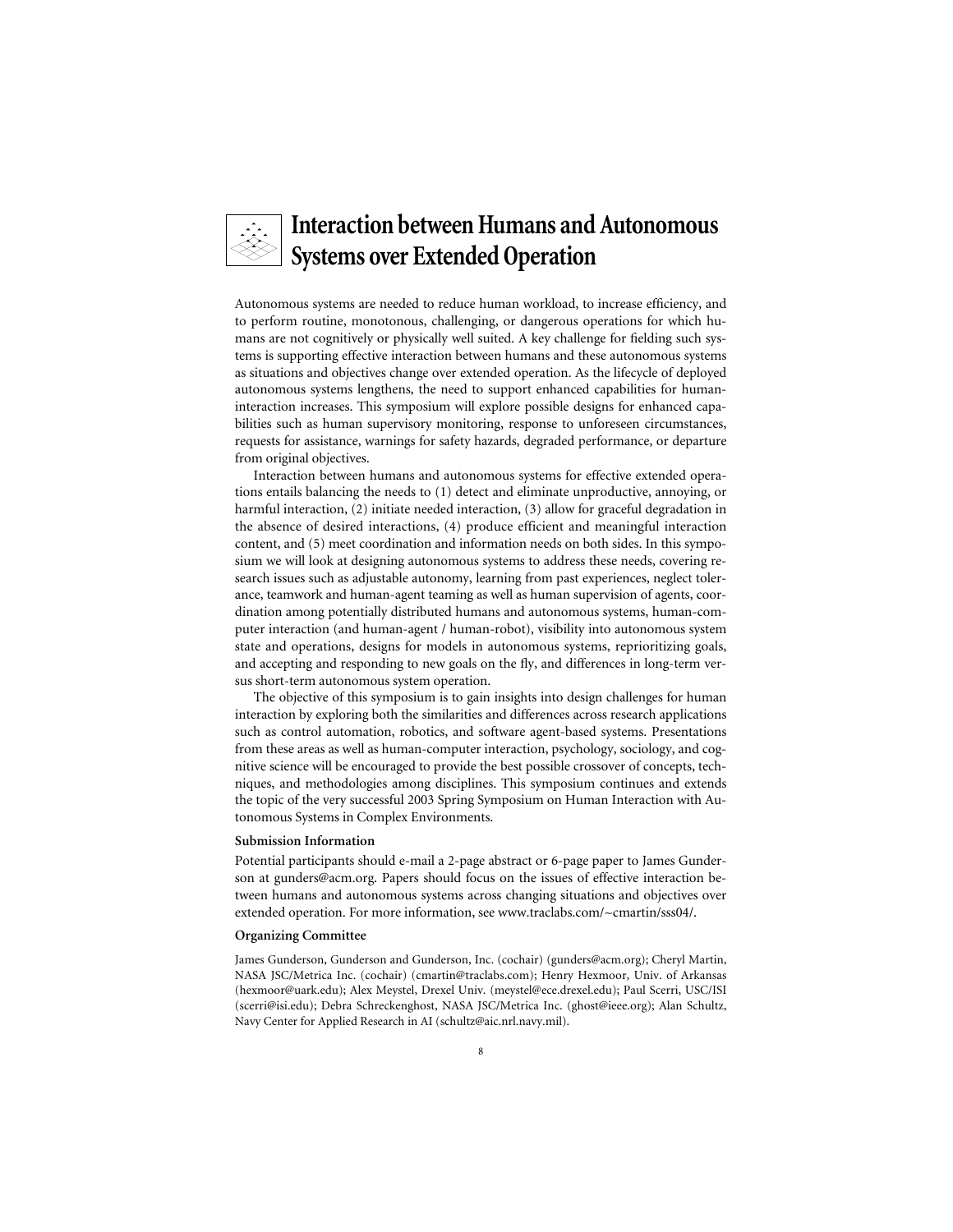# **Knowledge Representation and Ontology for Autonomous Systems**

For an autonomous system to behave appropriately in an uncertain environment, many researchers feel that the system must have an internal representation (world model) of entities, events, and situations that it perceives in the world. The term "autonomous systems" in this context refers to embodied intelligent systems that can operate for extended periods of time without human supervision. A major challenge for these systems is maintaining an accurate internal representation of pertinent information about the environment.

A large body of work exists in various knowledge representation, ontology, and data fusion areas, yet relatively little has been applied to real-time world modeling in autonomous systems. This symposium's objective is to bring together colleagues in the autonomous systems, knowledge representation, ontology, and data fusion communities to explore leveraging existing knowledge technologies to benefit autonomous systems. Some topics of interest include: (1) applying knowledge representations to autonomous systems for representing parametric, spatial, dynamic and symbolic knowledge; (2) exploring the usefulness of different types of ontologies for autonomous systems; (3) representing a priori and in situ knowledge, value judgments, state information, history, plans, entities, events, situations, intent, task knowledge, and self-knowledge; (4) exploring which knowledge technologies work best for different challenges in autonomous systems, including corresponding performance measures; (5) exploring the requirements that subsystems (e.g., sensors, learning modules, planners, and operator control units) place on knowledge representations; (6) understanding and formalizing the interaction between disparate knowledge representations (e.g., images, maps, classes, and relationships) that provide complementary information about the same object or event; (7) understanding the role of knowledge in model-based perception and control; (8) exploring approaches to formalize the autonomous system's internal representation; (9) exploring means to measure of the quality of knowledge within autonomous systems; (10) exploring the reusability of knowledge among disparate autonomous systems; (11) determining how data fusion technologies (which support autonomous system sensing capabilities) can be assisted by using knowledge technologies.

#### **Submission Information**

The symposium will consist of formal paper presentations describing current research or visionary approaches, as well as interdisciplinary discussion sessions focusing on topics areas related to knowledge technologies for autonomous systems. Those interested in participating are invited to submit either a full paper (5,000 words maximum) or a 1-2 page statement of interest outlining their relevant research activities and how they would like to contribute to the symposium. Please submit papers in PDF format to Craig Schlenoff (craig.schlenoff@nist.gov).

#### **Organizing Committee**

Craig Schlenoff (chair), National Institute of Standards and Technology (NIST), USA; Michael Uschold (cochair), Boeing; Benjamin Kuipers, Univ. of Texas at Austin; James Albus, NIST; Otthein Herzog, Univ. of Bremen; Charles Shoemaker, Army Research Lab; Illah Nourbakhsh, CMU; Hugh Durrant-Whyte, Univ. of Sydney; Elena Messina, NIST; James Crawford, NASA Ames Research Center; Stephen Balakirsky, NIST; Michael Gruninger, Univ. of Maryland, College Park.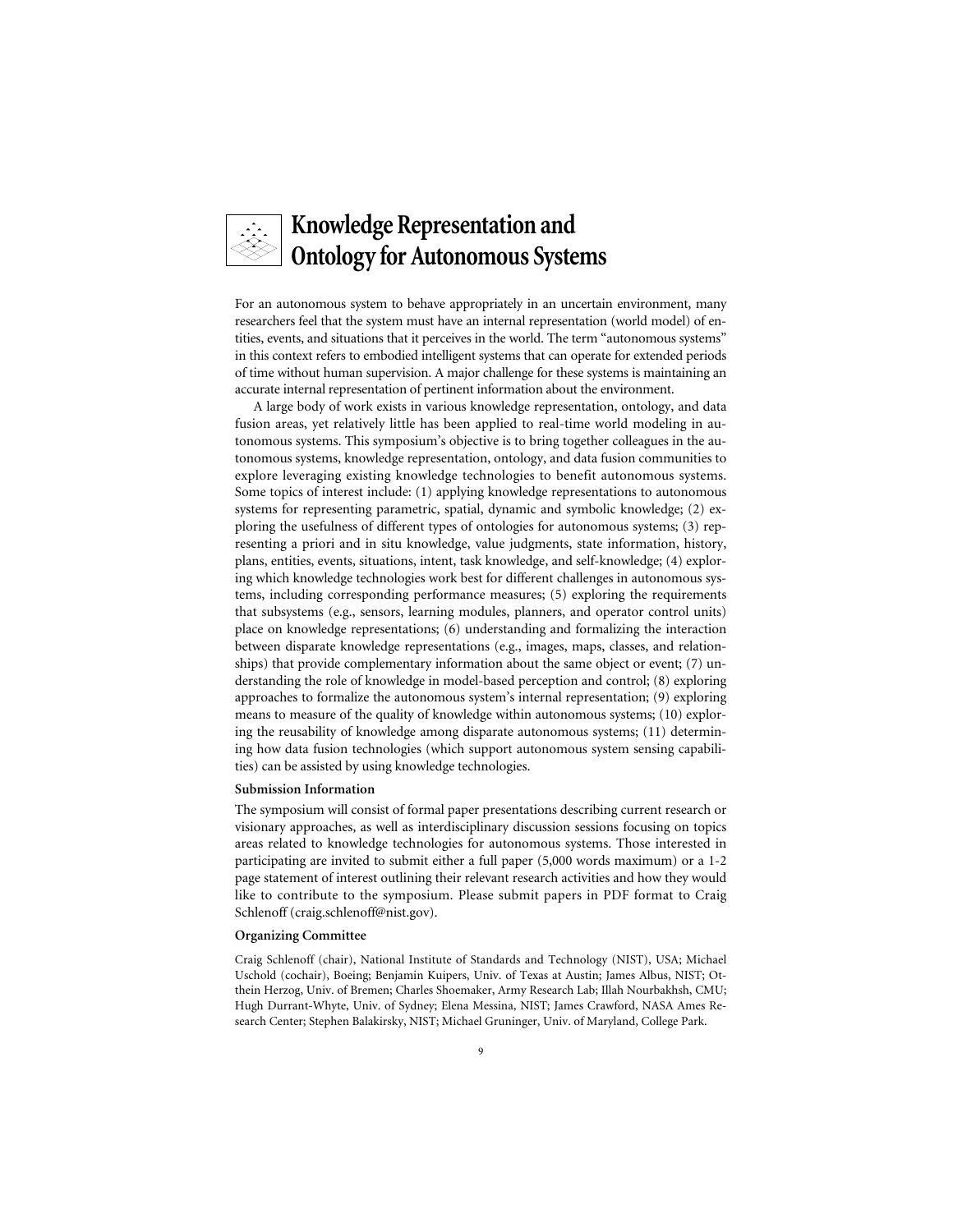# **Language Learning: An Interdisciplinary Perspective**

Language learning is a grand challenge problem for AI because it encompasses concept development and perceptual development, social learning and imitation, as well as learning the lexicon, the grammar, and other aspects of language; because it drives new technologies that apply widely to other kinds of sequential data; and because most of the world's knowledge is represented linguistically, so machines are limited by their inability to understand language.

The symposium is intended to bring together representatives of several communities—the corpus-based and grounded language learning communities, and the developmental psycholinguistics and language education communities—to assess progress in machine language learning and how what we know about human linguistic development might speed that progress.

Three kinds of interdisciplinary discussions are likely to be productive. In grounded language learning, language describes a present scene and is often learned in a language game of some sort with a competent language user. Corpus-based approaches work with corpora of language dissociated from a present scene and not generated in a language game that includes the learner. Learning rates may be higher for grounded language learning; corpus-based approaches may learn a wider range of word classes, including words with abstract semantics that do not refer to a present scene. Both approaches are inherently statistical and much can be shared between the practitioners of each. A second integration is between lexical acquisition and grammatical inference. Knowing word meanings can help one acquire grammatical rules, and the assignment of words to grammatical categories should help acquire their meanings. A third discussion is between language learning researchers and those who work on large, commonsense knowledge bases. Language is layered on a conceptual system, and depends on that system for its interpretation; and language conveys new concepts and distinctions; so language learning both depends on and extends commonsense knowledge.

#### **Submission Information**

Submit short papers to Paul Cohen. Papers that integrate approaches to machine language learning, that inform these approaches with knowledge and theories of human language learning, and that describe empirical results, are most welcome; though other kinds of papers will be considered.

#### **Organizing Committee**

Paul Cohen, University of Massachusetts, Amherst (cohen@cs.umass.edu); Andy Clark, University of Indiana (andy@indiana.edu); Eduard Hovy, University of Southern California, Information Sciences Institute (hovy@isi.edu); Tim Oates, University of Maryland, Baltimore County (oates@csee.umbc.edu); Michael Witbrock, Cycorp (witbrock@cyc.com)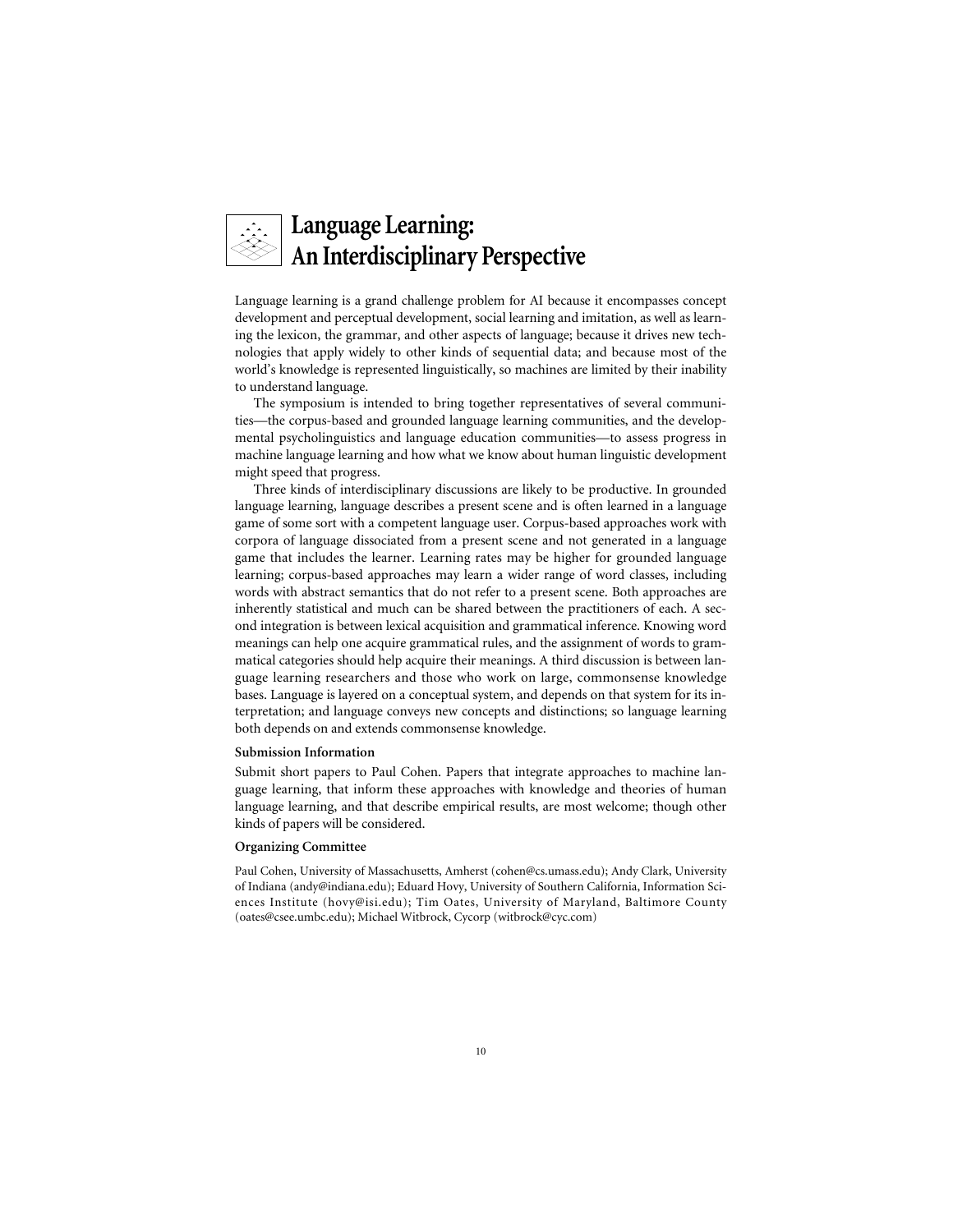

Services, i.e. network pervasive programs or devices, facilitate interoperation by exposing their interfaces to each other. Such service-oriented research includes: (1) *web services* standardized enterprise components offered across the Web; (2) *grid services*—scientific/computing resources that facilitate large-scale e-science research; (3) *multiagent systems*—heterogeneous agents that cooperate or compete to solve distributed AI problems.

Whilst services deliver dynamic, personalized, and relevant applications through discovery, invocation, and composition, a key remaining challenge is to support automated interoperability without necessitating human intervention. The inclusion and use of semantic web annotations promise to make web-based information and services both accessible and understandable to agents and other applications. Emerging ontologies (e.g. DAML-S) are being used to construct semantically rich service descriptions. Techniques for planning, composing, editing, reasoning, and analyzing about these descriptions are being investigated and deployed to resolve semantic interoperability between services within scalable, open environments.

Key research challenges in the area of web services, grid services and multiagent computing include the construction of ontologies for service description, ontologies of service types (i.e. describing classes of services), etc, as well as techniques that support the manipulation of service descriptions to automate service discovery, translation, composition, etc.

This proposed symposium aims to bring together researchers addressing many of these issues, and promote and foster a greater understanding of how the semantic web can assist grid, web services and multiagent system research. Topics of interest include:

- Ontologies that support service descriptions
- Ontologies for service classification
- Semantic interoperability and integration
- Quality of service and service level agreement management
- Semantic Web security policies, management and frameworks
- Semantic description, discovery, and selection of services
- Scaleable service composition for heterogeneous environments
- Knowledge Representation for Semantic Web Services
- DAML-S services
- Semantics in Agent Communication Languages
- Semantics for service delegation and knowledge aggregation
- Architectures for supporting Semantic Web Services
- Service enactment/invocation frameworks
- Service Negotiation
- Rules within Semantic Web Services

More information can be found at www.daml.ecs.soton.ac.uk/SSS-SWS04.html